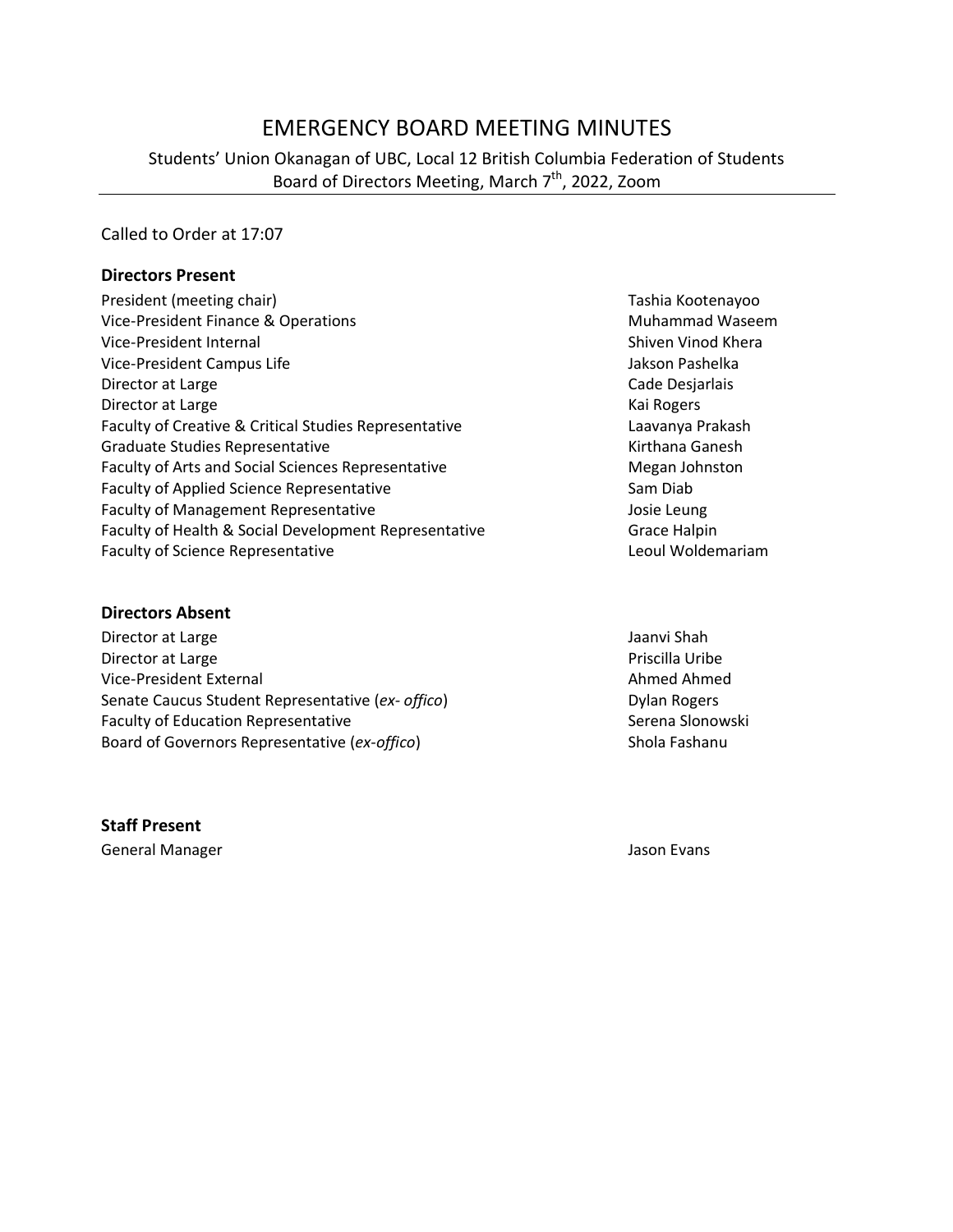#### **1.** ACKNOWLEDGEMENT OF TERRITORY

*We would like to acknowledge that we are on the traditional, ancestral territory of the Okanagan Nation. We would like to recognize that learning happened in this place long before this institution was established. It's important that we understand that we are very privileged to be living, working, and learning in these territories that are not our own.*

## **2.** ADOPTION OF AGENDA AND REVIEW OF MEMBERSHIP

# 22/03/07.01

Waseem/Rogers Be it resolved that the agenda be adopted. Carried

- **3.** ADOPTION OF MINUTES FROM PREVIOUS MEETINGS
- **4.** PRESENTATIONS
- **5.** OLD BUSINESS

# **5.1 Student Association Funding**

### 22/03/03.02

#### Waseem/Rogers

Be it resolved that the twenty-five (25) Student Associations with an account balance of two thousand five hundred (\$2,500.00) and above be approved for their term two (2) funding amounts as per the presented excel spreadsheet.

Waseem presented the excel spreadsheet with a thorough overview of eligibility and criteria assessed by the Student Association funding committee. Carried

#### **6.** EXECUTIVE REPORTS

# **6.1 Oversight Accountability**

Rogers detailed the failure of submissions of executive bi-weekly reports. He pointed out there was a conflict of interest on the executive directors to engage with accountability structures that may impacted them.

Waseem challenged the conflict of interest.

The Board voted in agreement that Executive directors were in a conflict of interest.

Rogers confirmed the Oversight Committee would investigate steps forward for accountability.

#### **7.** COMMITTEE BUSINESS

- **7.1 Executive Committee**
- **7.2 Finance Committee**
- **7.3 Policy Committee**
- **7.4 Campus Life Committee**